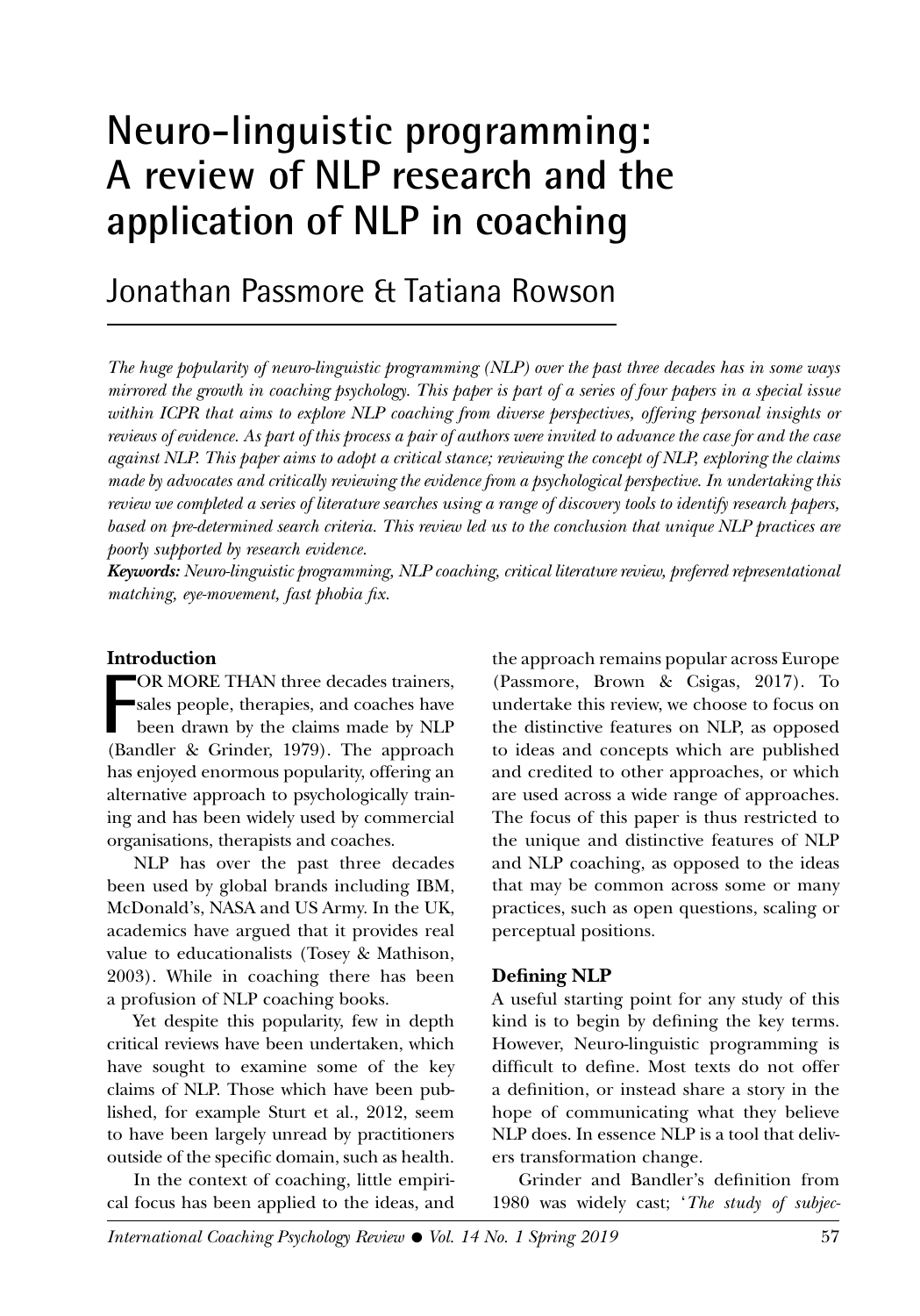*tive experience*' (Dilts, Grinder, Bandler & DeLozier, 1980). The definition could include almost anything and fails to move us closer a clarifying what can be included in NLP, and what should be excluded.

A second example is the definition offered by Ready and Burton (2015, p.11) *'the study of the structure of your subjective experience...the art and science of communication ….the manual for your brain...'.*

A third example shifts the focus towards a focus on excellence: *'NLP is the art and science of personal excellence. Art because everyone brings their unique personality and style to what they do and this can never be captured in words or techniques. Science because there is a method and process for discovering the patterns used by outstanding individuals in any field to achieve outstanding results'* (O'Conner & Seymour, 1990, p.1). In this sense, position NLP as being the outcome of a rigorous review process to identify evidenced-based practice across multiple fields, has echoes of the aims of psychology.

However, in some ways all of these definitions are unsatisfactory and fail to adequately delineate NLP from other approaches.

The very nature of NLP, has seen it adopt ideas and techniques from other disciplines to create a commercial model, suggesting that NLP is in some way unique, with claims of magical powers. In itself, the idea of an eclectic model, which is based on evidenced-based practice that acknowledges the origin or source of the idea is a noble cause. For the purpose of this paper, the focus will thus be to separate out common methods from unique NLP methods.

# **The foundations of NLP**

In the 1979, Richard Bandler and John Grinder published *Frogs into Princes* (Bandler & Grindler, 1979). They argued that outstanding psychotherapists acted on the basis of theory, which contributed to their effectiveness and enabled rapport with clients. Furthermore, they concluded that observation of the most skillful therapists would result in the discovery of common or core principles, which could be generalised, verified on an empirical basis and put into therapeutic practice. This sounds a noble cause and one which reflects current research trends towards establishing common principles in coaching, and a desire to move away from multiple models, (cognitive behavioural coaching, solution focused coaching, psychodynamic coaching, gestalt coaching, MI, mindful coaching, etc) towards a unified approach; 'coaching'. Such a pathway of development has occurred in other domains, for example medicine, which has a single approach, as opposed to multiple 'schools' of training and practice within medicine.

For several years Bandler and Grinder observed the leading therapists of the time who including Fritz Perls, Milton H. Erickson and Virginia Satir. They gathered material, formulate

NLP tenets and hypotheses, which they believe were the common factors in therapy, and which had wide applicability to all communication.

A number of differentiating concepts arise within the literature. One is the idea that '*the Map is not the territory'*. The term was borrowed from Korzybski (1950), a linguist. This concept summarises the idea that each individual holds a unique internal representation of the world (the 'map') and not the world itself (the 'territory'). The maps that each person creates is limited and distorted through their past experiences and cultural context. Applied to behavioural change, the therapist's task is to understand and then work using the client's map to help them navigate a passage, both expanding their awareness and journeying from their condition to a more productive space.

The maps that people make of their world are represented by five senses: visual; kinesthetic, referring to tactical and visceral sensations; auditory, including noises and sounds; olfactory, including smell; and gustatory, including taste. Each experience in the world informs the continual development of the map. Bandler and Grinder suggested that each of us processes the majority of information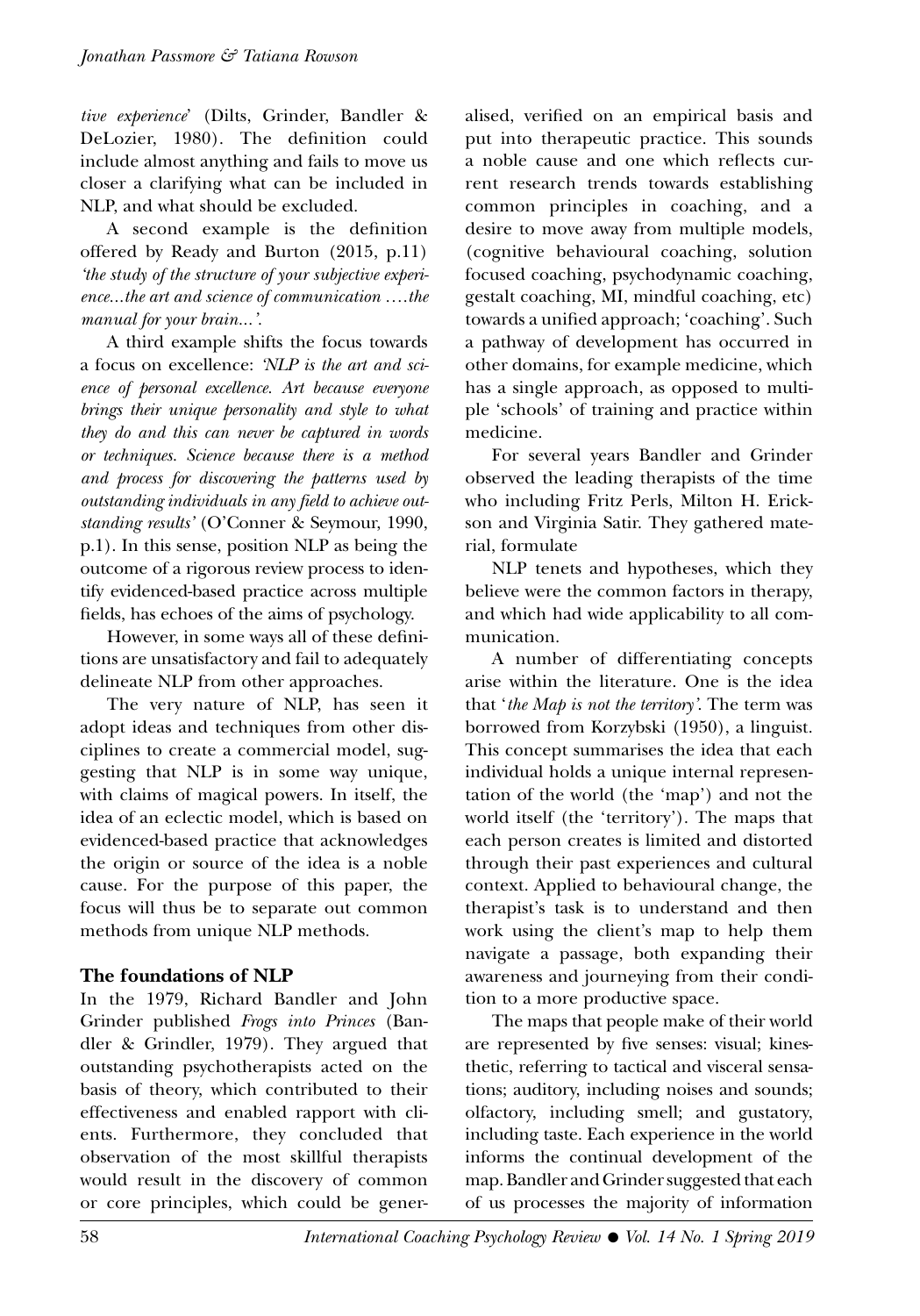using one primary representational system. Further, they claimed that the most effective therapists matched the patient's primary representational system. These ideas, developed into primary representational system (PRS), are discussed below.

A second central concept is the idea of accessing cues, these are gathered from observing eye-movements. Bandler and Grinder suggested that careful observation of these movements would enable the NLP practitioner to unequivocally identify the primary representational system of the client and enable matching.

Having identified these hypotheses, most scientific researchers would move to the stage of formulating a hypothesis and seeking to test that hypothesis through a series of empirical studies. For a reason that is unclear, Bandler and Grinder, missed this step of the scientific process and moved forward to publish their ideas, as if they were scientific fact. One explanation that has been proposed is that Bandler was contemptuous of traditional scientific methods. This led him to reject the tradition methods of hypothesis and testing (Witkowski, 2010). As a result the claims made sound scientific in nature, but lacked the underpinning scientific testing.

# **Synthesis of previous reviews of NLP**

Over the past decade a number of other reviews have been conducted. These provide a useful insight into NLP and the science which underpins the work.

# *Early reviews of NLP*

One of the first reviews of NLP research was conducted in response to the growing claims from NLP practitioners of the effectiveness of NLP therapy. Einspruch and Forman (1985) in response called for a systematic review of the evidence. Only through this process could a clear and evidenced-based undertaking of the effectiveness of NLP could be established. (Heap, 1998) responded with a systematic reviewed the limited data available at the time. He noted the mismatch between the claims of

practitioners, which suggested miracle cures and the preliminary studies, which were yielding less promising results. The chapter concluded *'If it turns out to be the case that these therapeutic procedures are indeed as rapid and powerful as is claimed, no one will rejoice more than the present author. If however these claims are no better than the ones already investigated, then the final verdict on NLP will be a harsh one indeed'* (p.276). Subsequent studies have answered this question.

# *Health focused NLP*

In a health study, Sturt and his colleagues undertook a systematic review of NLP in health, prompted what clinicians saw as NLP practitioners targeting the sector offering services, from training for health professionals to therapies available for GP referral (Sturt et al., 2012). A UK Freedom of Information (FOI) request to NHS organisations to identify spending on NLP training or services over a three-year period leading up to 2009. The research targeted all 143 primary care trusts, 73 mental health trusts, 166 hospital trusts, 12 ambulance trusts, 10 care trusts, and 10 strategic health authorities. A total of 326 (79 per cent) NHS organisations responded to the request and the unpublished data revealed an NHS monetary spend of £802,468 on NLP-related activity. Over 700 NHS staff undertook NLP training during the time period with the majority (75 per cent) being in administrative/managerial roles. Clinical staff included counsellors and clinical psychologists also attended. Five trusts had developed NLP based services, with weight loss being the most popular.

The research team noted *'no systematic review of the NLP literature has been undertaken applying Cochrane methods. 17 The aim of this study was to conduct a systematic literature review and appraise the available evidence'* (Sturt et al., 2012, e758). The team gathered data from 1459 studies, and excluded 1345 as not relevant, reviewing 114 abstracts, reducing the list to 93 before a final set of 41 papers that were reviewed in their analysis. A further 31 of these papers were excluded as they

*International Coaching Psychology Review • Vol. 14 No. 1 Spring 2019* 59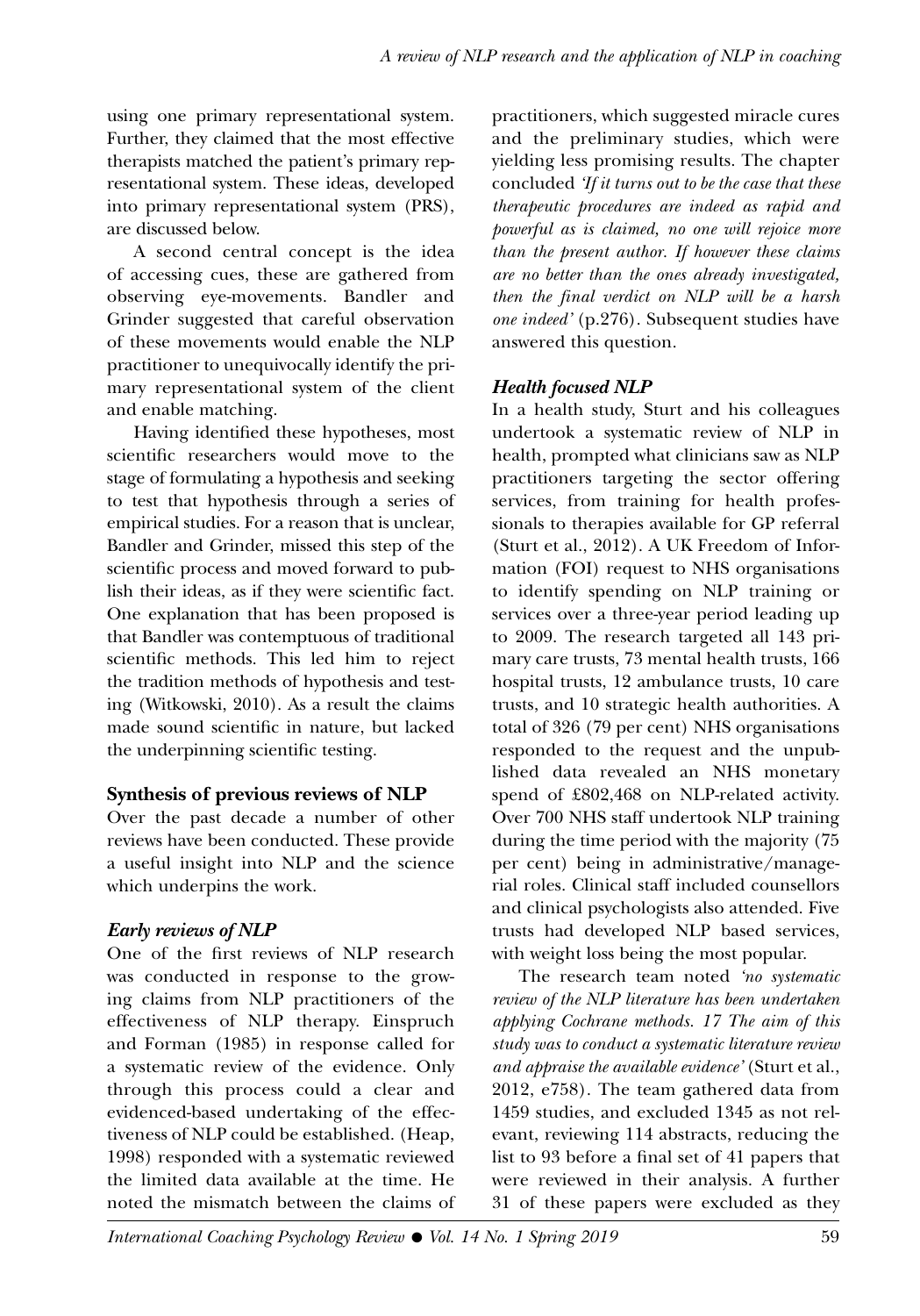were descriptive in nature. This left a small sample but the researchers concluded based on their detailed review, in typical scientific language *'there is currently insufficient evidence to recommend use of NLP for any individual health outcome'* (Sturt et al., 2012, e763). For a clinical study this is damaging evidence, that form a comprehensive review of the health literature no robust evidence exists to support its use within health settings.

# *Psychological study*

In a comprehensive psychological study the researchers identified 315 articles of which 63 studies were published in peer-reviewed journals (Witkowski, 2010). Once the descriptive studies were excluded, the statistical data revealed that only 18.2 per cent showed results supporting NLP, 54.5 per cent revealed results non-supportive of NLP and 27.3 per cent offered results which could be described as 'uncertain'. In considering these results, and taking account of the bottom-draw effect, where unsupported data is more often not published, the evidence offered in support of NLP appears weak, with the positive results akin to what could be expected from the placebo effect.

Witkowski (2010) noted that the number of scientific studies had peaked during the 1980s and 1990s but had declining, as if *'the world of science was apparently losing its interest in the concept of Bandler and Grinder'* (p.64). The author was significantly more damning in his language in concluding his analysis: *'My analysis leads undeniably to the statement that NLP represents pseudoscientific rubbish, which should be mothballed forever'* (p.64).

In wide ranging Delphi study Norcross and Koocher (2006) surveyed a panel of 101 leading psychologists to identify the most discredited theories within mental health practice. Their list include NLP as a treatment for mental health conditions. NLP came 18th on the list of most discredited, but was beaten by interventions including 'Angel Treatment', 'Chrystal healing' and 'Dolphin mental health therapy'. Overall the researchers concluded experts had selected these interventions due to the lack of evidence to support their claims.

# *Educational studies*

An education review on the impact of NLP approaches in education the researchers found more positive results (Carey et al., 2011). In this first systematic literature review of research evidence the researchers drew on data form both peer review and self published sources from the NLP Research and Recognition Project.

The research team identified a total of 111 studies. These included both quantitative and qualitative studies, including individual case studies and self-report data. While this offered a more comprehensive coverage of the available evidence, it lacked the robustness of more traditionally structured reviews which would exclude single sample studies and experiential data. When reviewing the final set of papers. very few of the final papers were from peer reviewed journals.

Carey et al. (2011) concluded, the majority of published work was supportive of the use of NLP in schools and education. The authors went on to note that given the scale of the research, diverse methods and variation in the quality of the research they reviewed, their results should only be considered as 'an interim finding' and that more research was needed.

# *Counselling review*

Sharpley in a pair of studies (1984, 1987) reviewed the application of NLP in therapeutic relationships. His work included a review of 44 papers. His results revealed a total of six of these papers contained positive evidence in support of NLP. His conclusion questioned the value of NLP as a discreet method. With respect to individual tools, he suggested an PRS could not be reliably assessed by therapists and must be serious questioned.

# **Overview**

In summary, a review of these sector specific studies, suggest there is little evidence to support the claims in health, psychology and counsellling. In education the picture is less clear, but when considering the methodol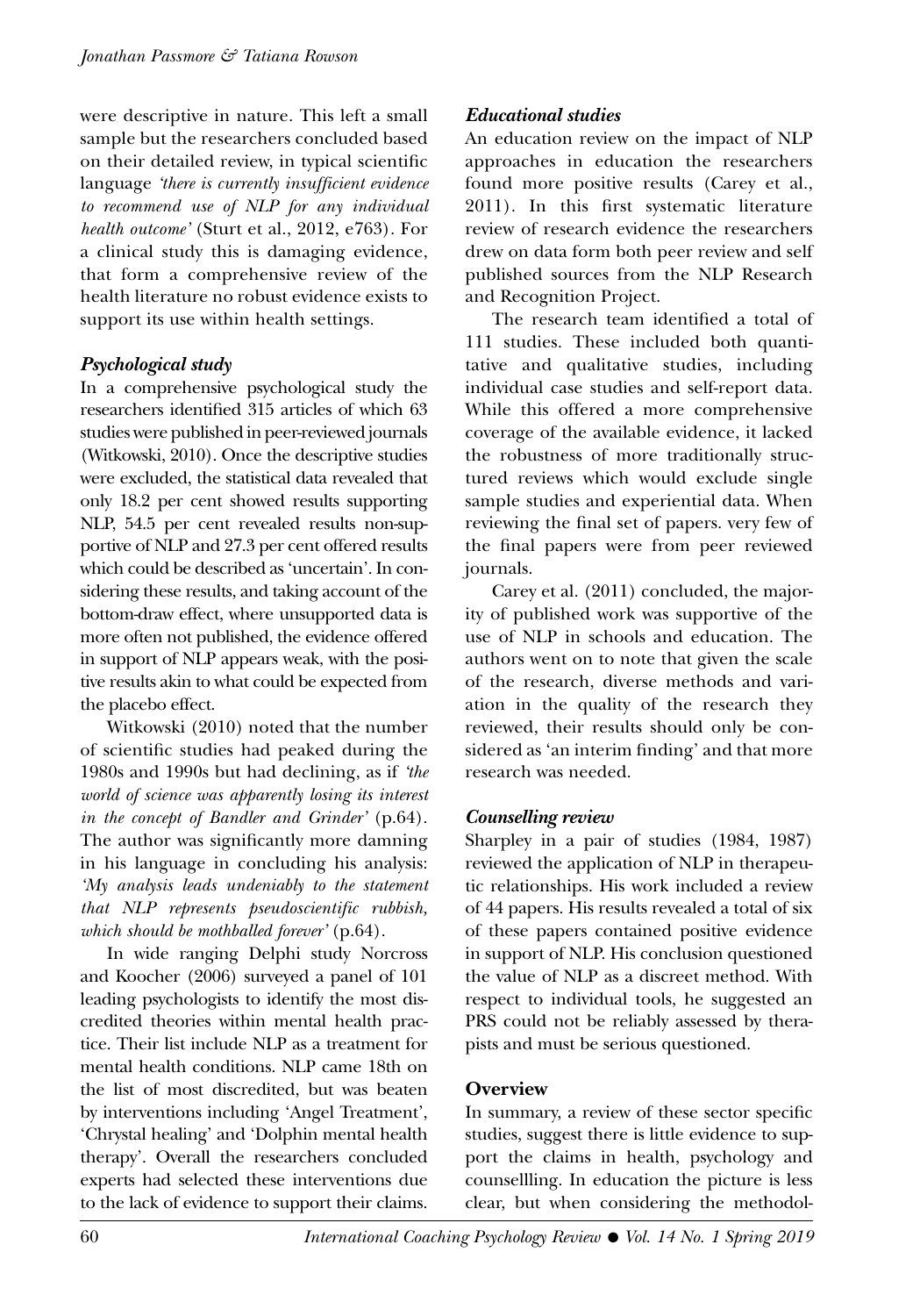ogy used, which included multiple non-peer review sources and single case studies, a question may also be raised over these findings.

# *Specific studies*

In addition to the large-scale reviews across health, education and therapy, we decided to also review a number of specific studies that have look at individual interventions within NLP. We selected eye movement and PRM as two interventions to review as they are considered essential ingredients of NLP (see de Rijk, 2019).

# *Eye movement*

Proponents of NLP claim that certain eye-movements are reliable indicators of thinking patterns, including truth-telling or lying. According to this notion, a person looking up to their right suggests a lie whereas looking up to their left is indicative of truth telling. This is further explained by diagram X, based on the original claims made by Bandler and Grinder (1979, p.25; 1975).

# **Diagram 1: Eye movement.**



Despite widespread belief in this claim, no research was undertaken to test its validity. A recent series of studies by Wiseman et al. (2012) examined this claim. In the first study the eye movements of participants who were lying or telling the truth were coded, but did not match the NLP patterning. In the second study one group of participants were told about the NLP eye-movement hypothesis whilst a second, control, group were not. Both groups then undertook a lie detection test. No significant differences emerged between the two groups. In a third study involving coding the eye movements of both liars and truth tellers taking part in high profile press conferences. Once again, no significant differences were discovered. In reviewing the results from the three studies the researchers claim the results of the three studies fail to support the claims of NLP, and this *'pseudo-scientific claim of eye movement can be reliably dismissed'* (Wiseman et al., 2012).

A more recent study (Ahmed, 2013) reexamined the claims regarding eye movement. Ahmed noted the criticism of Einspruch and Forman (1985), who argued that all 39 of the previously published studies (for example, Appel, 1983; Brockman, 1981; Cody, 1983; Ellickson, 1983; Dorn, 1983; Dowd & Pety, 1982; Ehrmantraut, 1983; Falzett, 1981; Green, 1981; Hammer, 1983 and Paxton, 1981) which had sought to test NLP claims were all false due to methodological concerns. These concerns included the researchers were not trained NLP specialists, or that the statements or inventions used were not consistent, in some way, with NLP methods. Ahmed used a student sam-

|  |  | Table 1: Eye movement cue codes. |  |  |
|--|--|----------------------------------|--|--|
|--|--|----------------------------------|--|--|

| Vc                         | Visual constructed images                  | Vr | Visual remembered images            |
|----------------------------|--------------------------------------------|----|-------------------------------------|
| Ac                         | Auditory constructed sounds or words       | Ar | Auditory remembered sounds or words |
|                            | Kinesthetic feelings (also smell and taste | A  | Auditory sounds of words            |
| (Bandler & Grinder, 1979). |                                            |    |                                     |

*International Coaching Psychology Review • Vol. 14 No. 1 Spring 2019* 61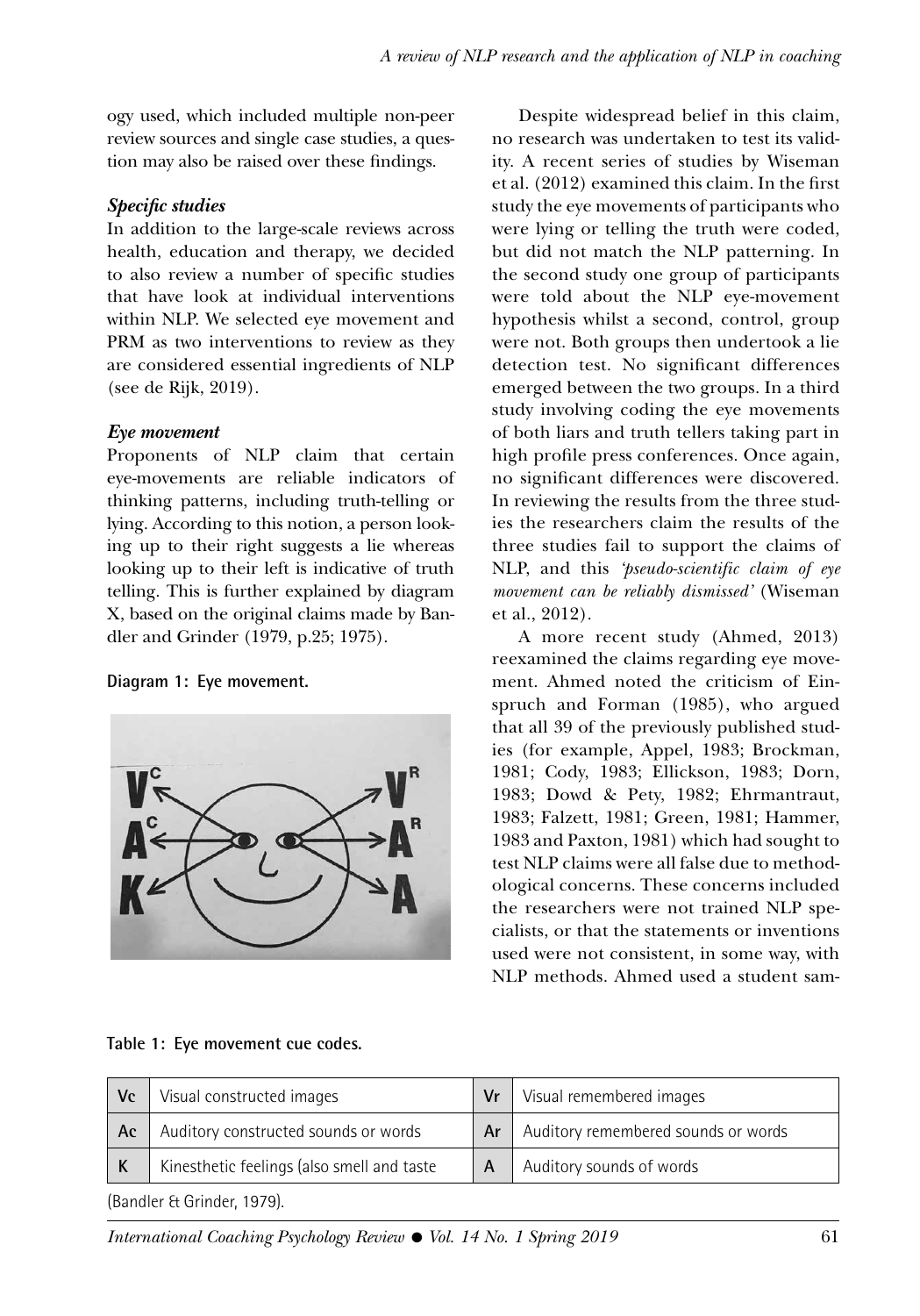ple of 33 postgraduate MBA students, who were invited to answer a number of questions while their eye-movement was measured. The results show that, except for visual recall, less than half of the respondents exhibited the eye patterns (i.e. visual construct, verbal recall, verbal construct, kinaesthetic and auditory digital), posited by the founders of NLP. Ahmed concluded *'NLP eye patterns as claimed by the founders, do not apply to this sample of students in Abu Dhabi'* (Ahmed, 2013).

| Research questions to measure eye movement responses (Ahmed, 2013) |                                                                                                                                                                                                                                             |  |
|--------------------------------------------------------------------|---------------------------------------------------------------------------------------------------------------------------------------------------------------------------------------------------------------------------------------------|--|
| 1                                                                  | 'Do you remember clearly the house you grew up in?'<br>(This question involves visual recall and the eye pattern should be towards the top right.)                                                                                          |  |
| $\overline{2}$                                                     | 'Can you imagine what the house would look like if it was bright pink (or had more levels)?'<br>(This question involves visual construct and the eye pattern should be towards the top left.)                                               |  |
| 3                                                                  | 'Do you have a favourite song/music? Can you play that in your head?'<br>(This question involves verbal recall and the eye pattern should be towards the lateral right.)                                                                    |  |
| 4                                                                  | 'Can you imagine what the song would sound like if it was played at twice the speed (or if<br>the singer had a voice like Donald Duck?<br>(This question involves verbal construct and the eye pattern should be towards the lateral left.) |  |
| 5                                                                  | 'Can you remember how it feels like to walk on soft sand/carpet?'<br>(This question involves kinaesthetic and the eye pattern should be bottom left.)                                                                                       |  |
| 6                                                                  | 'Can you say the times table?'<br>(This question involves auditory digital and the eye pattern should be bottom right.)                                                                                                                     |  |

# *Preferred representational matching*

A second commonly used model is Preferred Representation Matching [PRM]. According to Bandler and Grinder (1975) words, phrases and sentences are indicative of an individual's referencing of each of the representational systems. So for example the words 'green', 'see-through', 'spiral' and 'image' reference the *visual* representation system, while the words 'silent', 'ringing', 'moo' and 'blast' reference the *auditory* representation system. These two are part of the three systems; visual, auditory, and kinesthetic that humans use, and are sometimes known as VAK.

In his studies, Shapely (1984; 1987) reviewed the use of PRM in counselling domains. In a set of 15 studies using PRS Shapely concluded there was little supportive evidence for the use of the PRS.

Since these studies little further work has been done to review the application of PRS through a scientific lens. Further work within a coaching context may help further provide evidence on our understanding about the claims for PRM.

In summary, in reviewing generic studies of NLP the evidence suggest that there is not enough evidence to support NLP claims for specific interventions such as eye movement and PRM. In light of the lack of robust evidence validating unique NLP models, we set to explore NLP with a specific focus on coaching research. Our aim was to draw together published studies and examine the empirical research within NLP Coaching.

# **Method**

The method for this review was to undertake a series of searches using commonly used databases, through the Henley Business School One Source search tool. The tool combines data from multiple search tools including EBSCO, Science Direct, Business Source, Emerald, Text-direct and others. A search of peer review papers published between 1980 and 2018 produced 19,154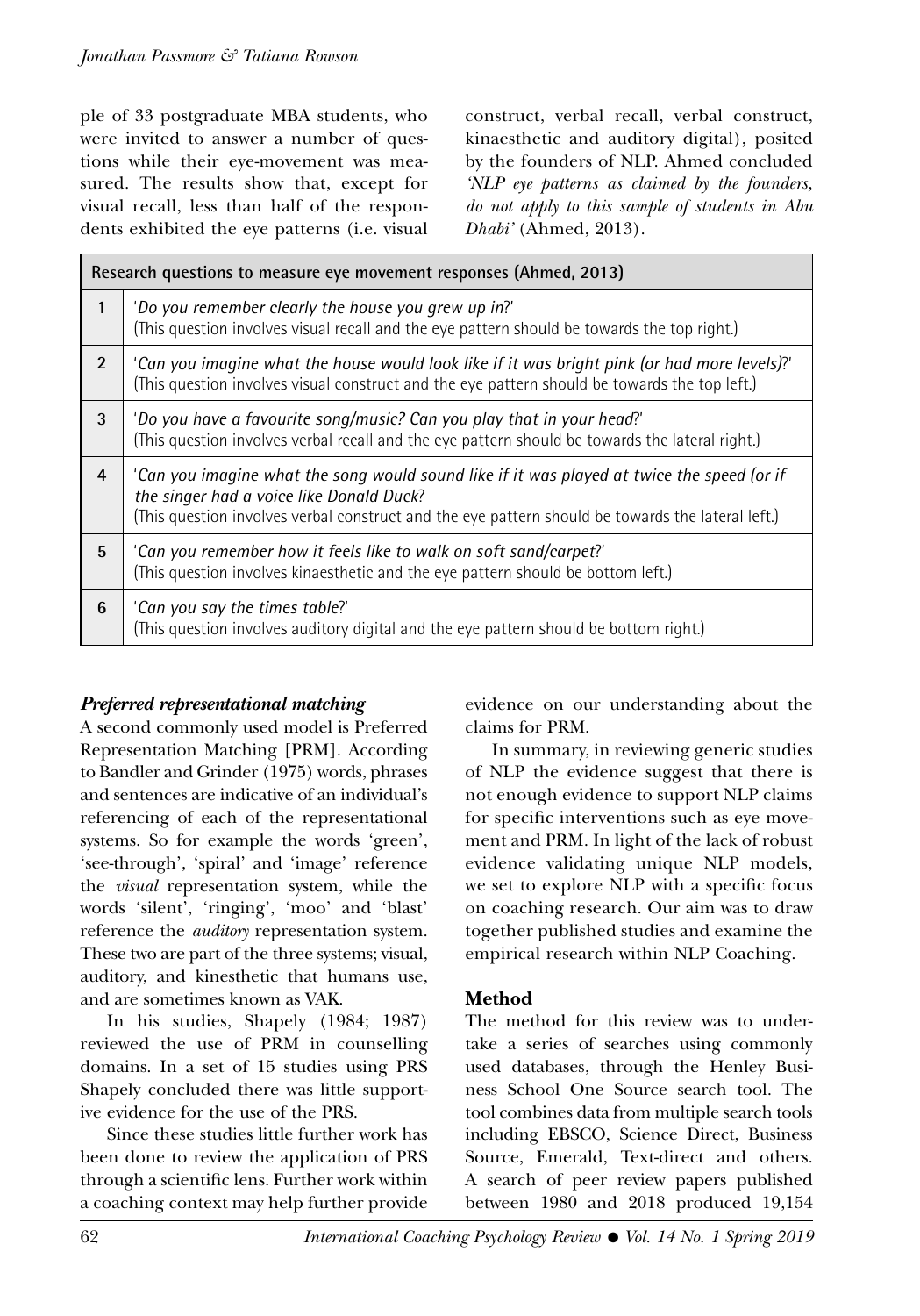items, using the initial search term 'NLP'. However in reviewing papers from this list it was clear that the term NLP has multiple meanings, being used as an abbreviation for a variety of terms. The search was narrowed to 'NLP and Neuro-linguistic Programming'. This reduced the number of items found to 224 peer reviewed papers in the period 1980– 2018. This was further refined in a search to 'NLP- Neuro-linguistic Programming – Coaching'. A total of 40 peer review papers were identified. A detailed review of these 40 papers was undertaken. This process is summarised through the PRME diagram (Figure 1) showing the source and process. The full list of papers is detailed in Table 2.

#### **Analysis**

In reviewing these papers a number of striking observations appear. Firstly, given the period of nearly 40-year period the number of papers is relatively small. This may in part reflect the wider issue of a lack of research within coaching, although the appearance of a number of meta-studies and systematic reviews of coaching research (Theeboom et al. 2014; Athanasopoulou & Dopson, 2018), suggests the size of the literature pool has grown significantly in the past decade.

Secondly, the list is dominated by conceptual papers, with a lack of robust scientific design or traditional research methods being used to empirically test the ideas offered by NLP within the coaching domain. In considering the 40 papers included in Table 2, more than half were either conceptual papers, literature reviews or book reviews. Only two quantitative studies were found through this search, with a further seven qualitative studies. Not a single randomised control trial was identified. This compares with more than 40 RCT's in coaching in the past twenty years, which is itself considered an under-researched area.

Thirdly, several of the papers only make passing reference to NLP, for example Reece (1999).

#### **Figure 1: PRME diagram**



*International Coaching Psychology Review • Vol. 14 No. 1 Spring 2019* 63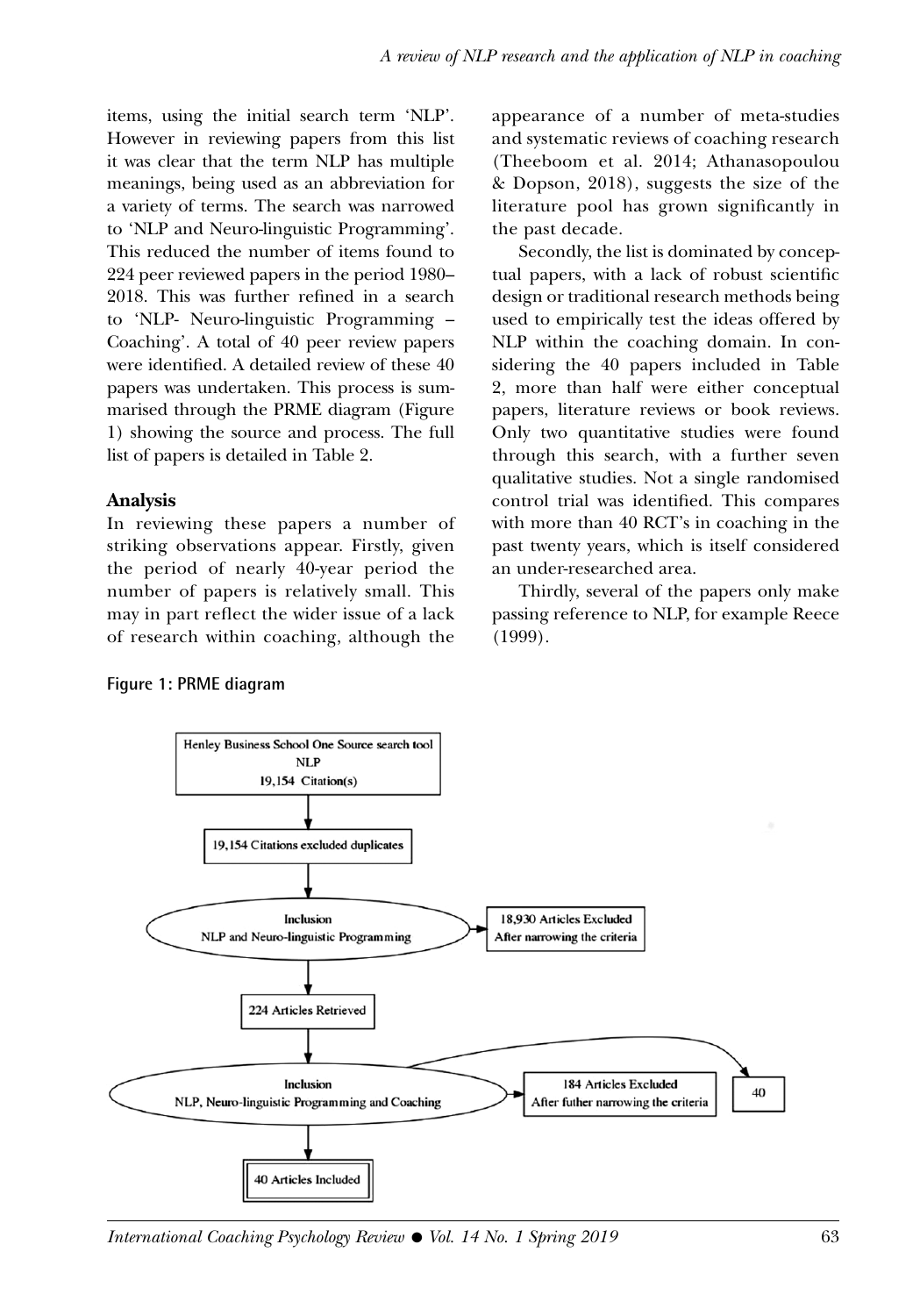| <b>Research study</b>                                                                                      | <b>Brief summary</b>                                                                                                                                                                                                |  |  |
|------------------------------------------------------------------------------------------------------------|---------------------------------------------------------------------------------------------------------------------------------------------------------------------------------------------------------------------|--|--|
| Grosu, E.F., Grosu, V.T., Preja,<br>C.A. Iuliana, B. B. (2014)                                             | Study of Romanian Judo team members using Grindler and Bander<br>questionnaire.                                                                                                                                     |  |  |
| Cassidy-Rice, J. (2014)                                                                                    | Case study of a business manager suffering with phobias.                                                                                                                                                            |  |  |
| Peng, T. Yun, L., Weiquan, W.,<br>Jincong, Y. Dong, W. Yang, X,<br>Jinzhi, X., Zengzhen, W. (2015)         | 180 patient RCT, measuring depression and anxiety, and the<br>awareness of stroke knowledge.                                                                                                                        |  |  |
| Kudliskis, V. & Burden, R. (2009)                                                                          | Case study reviewing application of NLP in sixth form (Year 13)<br>students in one secondary school in the South West of England.                                                                                   |  |  |
| Blaskova, M., Blasko, R.,<br>Matuska, E. & Rosak-Szyrocka.<br>(2015)                                       | Questionnaire survey of Universities in Slovak Republic and Poland,<br>with suggestions for how teaching quality could be improved.                                                                                 |  |  |
| Boughattas, W., MIssoum, G. &<br>Moella, N. (2017)                                                         | French language journal paper using experimental design with a<br>sample of 20 junior judo competitors, with control group.                                                                                         |  |  |
| Grosu, E.F., Grosu, V.T., Popovici,<br>S. Dumitrescu, M. (2015)                                            | Experimental design, 11 to 15 years, from Romania ski competitors. A<br>planned study to explore attention and anxiety comparing NLP and a<br>control group, and exploring gender differences. No results reported. |  |  |
| Linder-Pelz, S. & Hall, M. (2008)                                                                          | A conceptual and case study paper with a life coaching client.                                                                                                                                                      |  |  |
| Moliušytė, S & Kvedaravičius,<br>J. (2013)                                                                 | A conceptual paper in Lithuanian exploring the potential of coaching<br>and NLP to improve management performance.                                                                                                  |  |  |
| Knight, J. (2012)                                                                                          | A conceptual paper review the application of NLP to qualitative<br>research.                                                                                                                                        |  |  |
| Moliušytė, S & Kvedaravičius,<br>J. (2012)                                                                 | A survey of business managers and their assumptions about learning<br>styles of employees. The results revealed manages assume employees<br>have same learning styles as they do.                                   |  |  |
| Laposi, E. & Dan, I. S. (2014)                                                                             | A review of NLP concepts in Romanian.                                                                                                                                                                               |  |  |
| Joey, L. & Yazdanifard, R. (2015)                                                                          | A conceptual paper arguing the case for NLP.                                                                                                                                                                        |  |  |
| Stockdale, S. (2013)                                                                                       | A qualitative study using NLP modeling techniques as a guide to the<br>interview process with driving instructors exploring their teaching<br>methods.                                                              |  |  |
| Tosey, P. & Mathison, J. (2010)                                                                            | Conceptual paper exploring links between psychophenomenology<br>and NLP.                                                                                                                                            |  |  |
| Bimba, A., Idris, N., Al-<br>Hunaiyyan, A. Mahmud, R. B.,<br>Abdelaziz, A., Khan, S. & Chang,<br>V. (2016) | A literature review of modeling relevant to knowledge-based<br>business management.                                                                                                                                 |  |  |

*Continued*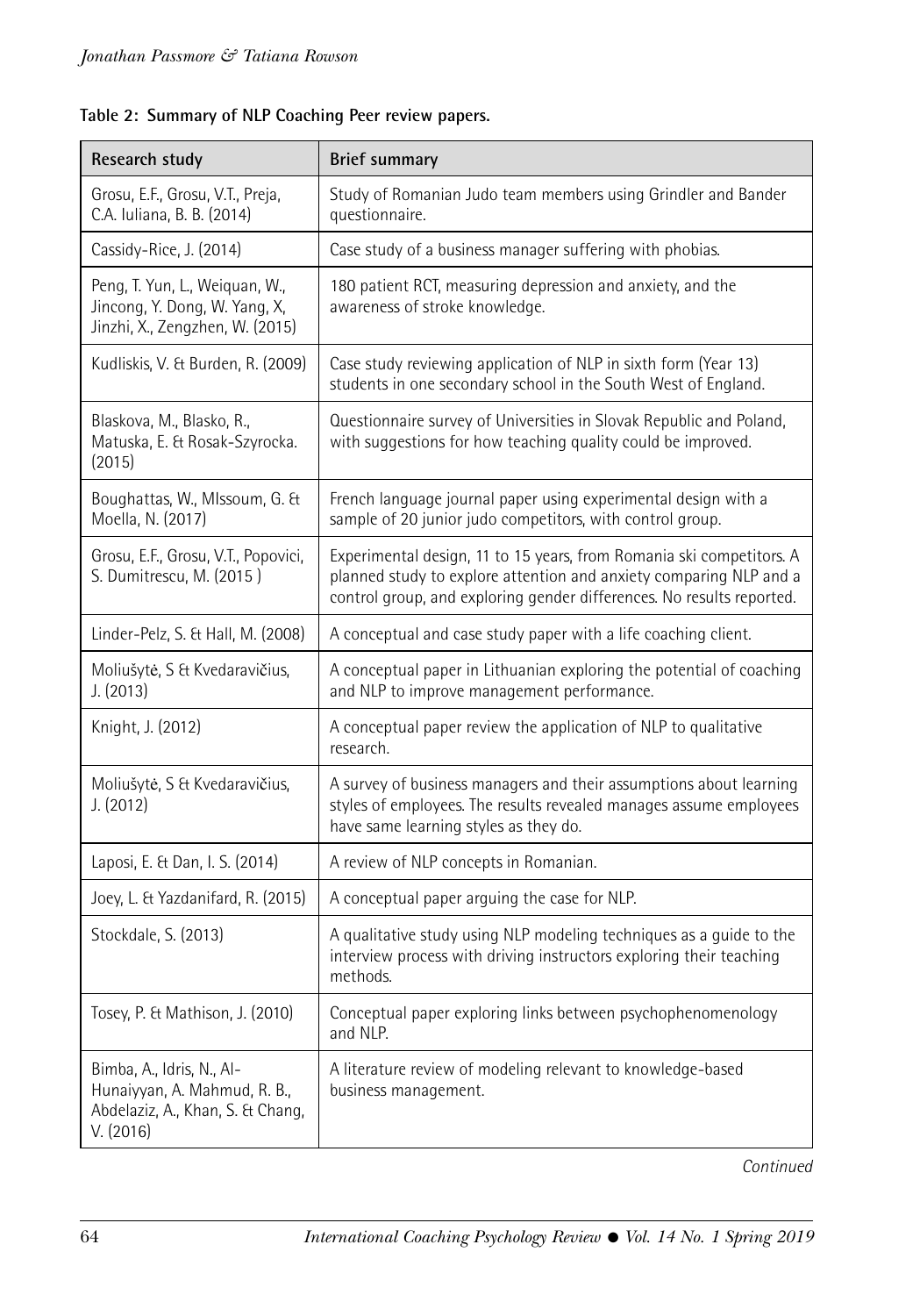| Research study                                                            | <b>Brief summary</b>                                                                                                                                                                                                                                                                                                  |
|---------------------------------------------------------------------------|-----------------------------------------------------------------------------------------------------------------------------------------------------------------------------------------------------------------------------------------------------------------------------------------------------------------------|
| Tee, S., Jowett, R. M. &<br>Bechelet-Carter, C. (2009)                    | A mixed methods study, using survey and interview with 10 nursing<br>students on the value of coaching as a learning approach.                                                                                                                                                                                        |
| Chuecos J. R. (2015)                                                      | A conceptual paper on NLP.                                                                                                                                                                                                                                                                                            |
| Alexanders, J., Anderson, A. &<br>Henderson, S. (2015)                    | A literature review study that reported physiotherapists appreciate<br>the importance of using psychological interventions within their<br>practice.                                                                                                                                                                  |
| Hodgson, D. (2014)                                                        | A qualitative study exploring cancer patient and carer's attitudes.<br>Concluded that training curriculum enhancements must focus on<br>developing care and compassionate behaviours.                                                                                                                                 |
| Vlok, A. (2012)                                                           | A conceptual paper proposes a competency profile for innovation<br>leaders derived from research in a South African, with reference to<br>NLP among a wide range of other models.                                                                                                                                     |
| Gray, E., Ekinci, Y. &<br>Goregaokar, H. (2011)                           | A mixed methods study examining the impact of a leadership<br>development programme. Coaches with therapy or NLP backgrounds<br>performed better than those with no therapy background. However,<br>managers on the programme did not perceive the coaching to have<br>had a significant impact on their development. |
| Anderson, J. (2007)                                                       | A practitioner paper examining the role of imagination, calling and<br>emotions in leadership, and the role intuition can play in helping<br>leaders, with reference to an NLP exercise for leaders to help them<br>stay intuitive.                                                                                   |
| Boussebaa, M. & Morgan, G.<br>(2008)                                      | Case study focusing on management development, passing reference<br>to NLP.                                                                                                                                                                                                                                           |
| Reece, R. (1999)                                                          | Interview with a medical doctor about his practice, with passing<br>reference to use of NLP as a communications tool.                                                                                                                                                                                                 |
| Linder-Pelz, S. (2014)                                                    | A qualitative study based on a sample of nine exploring the value of<br>meta-modeling. The study concluded the approach was a valuable<br>tool in coach competency development.                                                                                                                                       |
| Segers, J., Vloeberghs, D.,<br>Henderickx, E., and Inceoglu, I.<br>(2011) | Survey of Belgium coaches, sample of 83 exploring coaching<br>practice. Noted the popularity of NLP coaching in Belgium, and the<br>fact this was due to one of the first training schools in the country<br>using this approach.                                                                                     |
| Kay, D. (2013)                                                            | Conceptual paper about a splinter method from NLP.                                                                                                                                                                                                                                                                    |
| Jinks, D. & Dexter, G. (2012)                                             | Conceptual paper about the limitations of coaching setting in<br>coaching, with a passing reference to NLP.                                                                                                                                                                                                           |
| Bailey, L. F. (2014)                                                      | Conceptual paper review qualitative research methods, with a<br>passing reference to NLP as a possible research tool in qualitative<br>research interviews.                                                                                                                                                           |

**Table 2: Summary of NLP Coaching Peer review papers** *continued*

*Continued*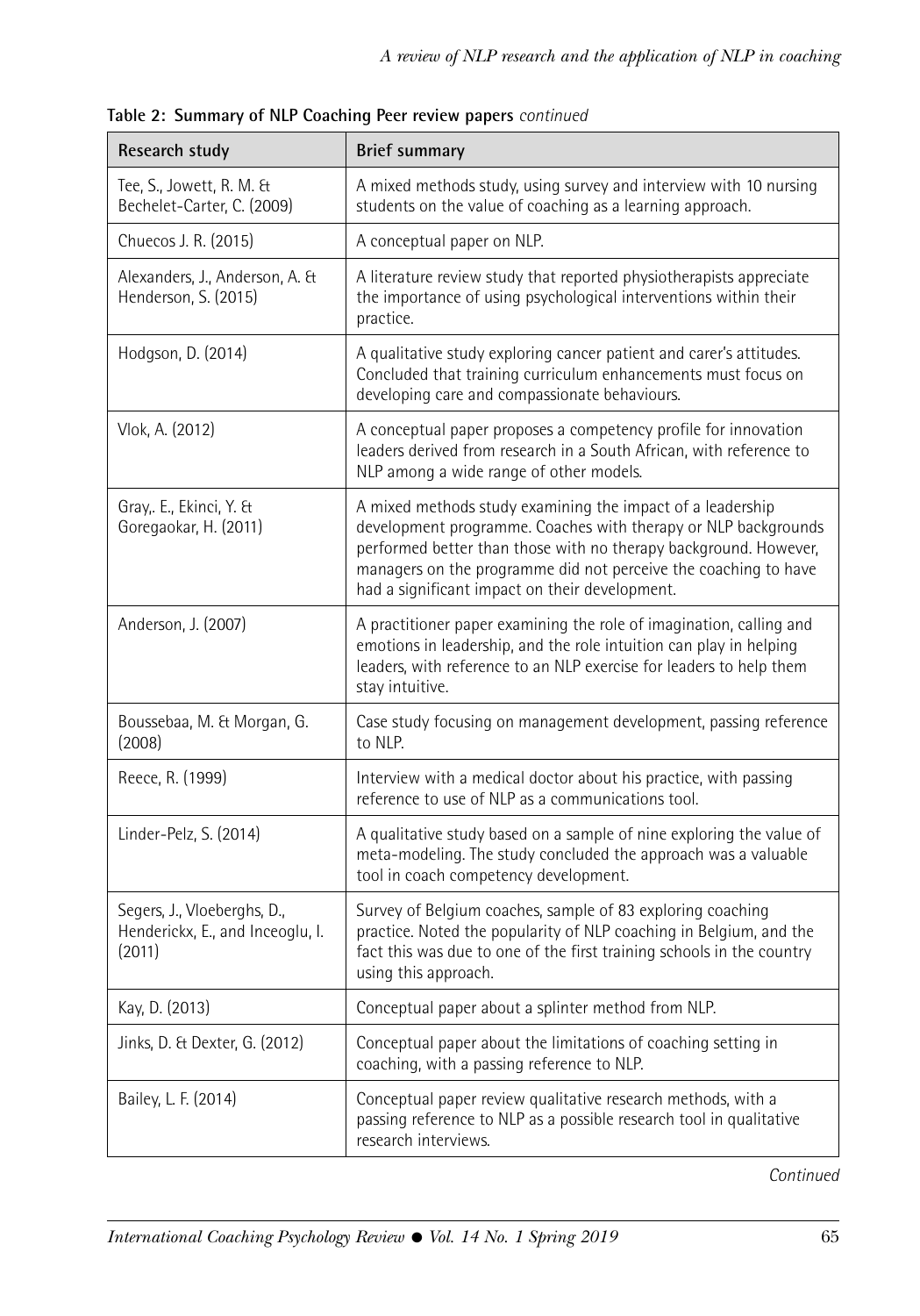| Research study                                                     | <b>Brief summary</b>                                                                                                                                                                                                                                      |  |
|--------------------------------------------------------------------|-----------------------------------------------------------------------------------------------------------------------------------------------------------------------------------------------------------------------------------------------------------|--|
| Turaga, R. (2016)                                                  | Conceptual paper offering a range of communications skills from<br>open questions, non-verbal communications etc, with a passing<br>reference to NLP.                                                                                                     |  |
| Losada, S. J. V. (2009)                                            | A Spanish paper in a practitioner journal advancing the case for role<br>of NLP as a useful tool in coaching and consulting.                                                                                                                              |  |
| Titkos, C. (2012)                                                  | A conceptual paper exploring the role of personality development.<br>The paper argues that NLP is a specialist tool for enabling this<br>change along with psychodrama.                                                                                   |  |
| Tosey, P. Lawley, J. & Meese, R.<br>(2014)                         | Conceptual paper making the case for 'clean language' as interview<br>tool in qualitative research.                                                                                                                                                       |  |
| Shyamsunder, A., Anand, S.;<br>Punj, A.; Shatdal, A. et al. (2011) | Series of case study about leadership development and the role of<br>NLP as a communication skill forming part of a programme.                                                                                                                            |  |
| Fontannaz, S (2017)                                                | <b>Book Review</b>                                                                                                                                                                                                                                        |  |
| Woodall, J. & Douglas, D (1999)                                    | This wide-ranging paper examined ethical practice across leadership<br>training. It noted the development of NLP, questioned its lack of<br>ethical practice and also noted that few NLP practitioners were<br>willing to engage in their research study. |  |
| Wruk, B. & Hebert, D. (2003)                                       | Conceptual paper about the role of NLP tools in financial planning<br>interviews to map client personality.                                                                                                                                               |  |
| Hrop, S. (2004)                                                    | Book review.                                                                                                                                                                                                                                              |  |
| Huczynski, A. A. (1993)                                            | Conceptual paper review of management fads, with passing<br>reference to NLP.                                                                                                                                                                             |  |

**Table 2: Summary of NLP Coaching Peer review papers** *continued*

Fourthly, in a number of papers the authors make claims that are unsubstantiated. One example, a paper by Cassidy-Rice (2014) which presents a case study of an individual 'Nick Burnside' who following NLP training is 'cured' from a collection of phobias. The exact method is not described, nor how the phobia were diagnosed, nor the measures used. The author however claims an almost miracle effect of NLP which goes beyond the initial phobia, making the client both a superior boss and a super athlete: *'Among the interventions that helped were the removal of negative states, the changing of limiting beliefs, the* 

*elimination of performance-inhibiting mental blocks and hypnosis. Such techniques have also helped him to achieve personal goals which he never thought possible, including grueling endurance races such as the Snowdonia marathon and the Hadrian's Wall ultra event, where he covered 68 miles in just over 17 hours... He has transferred this new positive thinking directly into his workplace, enabling him to undertake employee coaching across the organisation in areas such as time management, presentation skills, motivation, influencing and confidence building'* (Cassidy-Rice, 2014, p.39).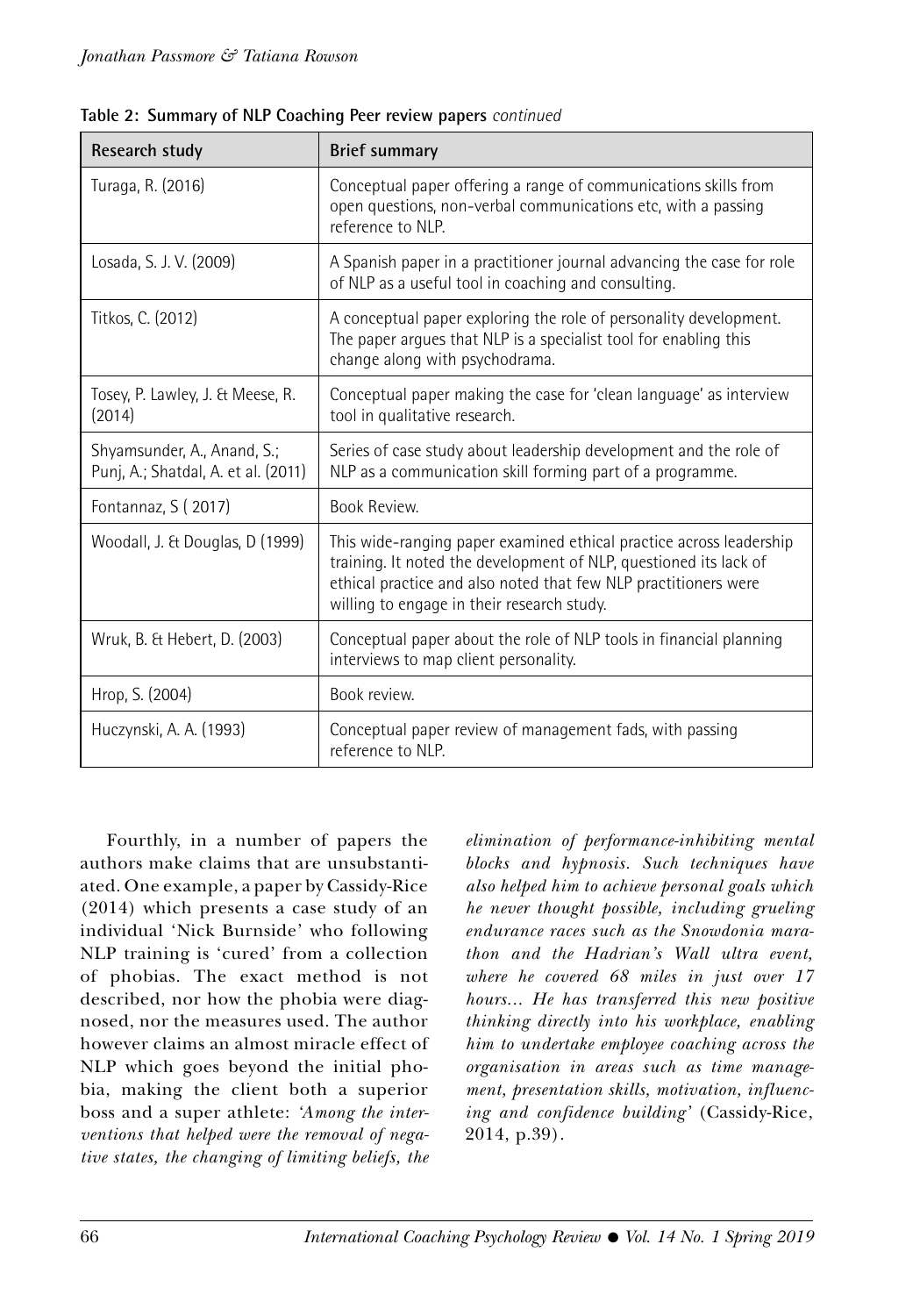Of the papers which do, there are questions about the methods employed, which leave the reader with more questions than answers. One example (Peng et al., 2015) reviewed the use of brief NLP-health education to help post-stroke patients through a blended NLP and psych-education programme. The researchers were measuring anxiety and depression of stroke patients. The results from this study revealed an initial difference in depression levels, although in the follow-up stage the difference between the control group and the NLP-health education intervention group was not sustained. However, by including two interventions in a single study it is impossible to identify which was the active ingredient in bringing about the initial change; NLP or the education aspect of the programme.

One possible explanation for this lack of evidence is the bottom draw effect, where studies with unsupported hypotheses results are more likely to be either rejected by journals or not submitted.

#### **Integrating the evidence**

So where does this leave the case for NLP coaching? The review of the research evidence within coaching suggests there is almost no evidence to support the multiplicity of claims made about its effectiveness as a 1-to-1 coaching interventions to facilitate behavioural

#### **References**

- Ahmed, K.Z. (2013). Lying eyes: The truth about NLP eye patterns and their relationship with academic performance in business and management studies (MBA). *International Journal of Business and Management*, *8*(23). doi:10.5539/ijbm.v8n23p67
- Appel, P. (1983). *Matching representational systems and interpersonal attraction.* United States International University, Dissertation Abstracts International 43, 3021B (University Microfilms No 83–018, 35).
- Anderson J. (2008). Taking advantage when intuition strikes. *Leadership in Action*, *27*(2), 23–24.
- Alexanders, A. & Henderson, S. (2015). Systematic review: Musculoskeletal physiotherapists' use of psychological interventions: A systematic review of therapists' perceptions and practice. *Physiotherapy*, *101*(2), 95–102.

change. This contrasts with the evidence which has grown over the past two decades which does support the view that coaching has a small to medium effect size across a number of aspects of behavioual change (Theeboom et al., 2014). In reviewing the evidence from NLP, we may conclude that the lack of evidence suggests that NLP coaching has very little to offer coaching practitioners, as a separate and distinct set of interventions.

#### **Conclusions**

In this paper we aimed to review the evidence for NLP and specifically for NLP coaching. Given this review, we have no hesitation in coming to the view that coaching psychologists and those interested in evidenced based coaching would be wise to ignore the NLP brand in favour of models, approaches and techniques where a clear evidence base exists. However, moving forward, we might take with us the dream which NLP offered of drawing the best practices from multiple traditions to create a unified model of coaching and behavioural change.

#### **The authors**

#### **Jonathan Passmore and Tatiana Rowson**

Henley Centre for Coaching, Henley Business School. jonathancpassmore@yahoo.co.uk T.Rowson@henley.ac.uk

- Athanasopoulou, A. & Dopson, S (2018). A systematic review of executive coaching outcomes: Is it the journey or the destination that matters the most? *Leadership Quarterly, 29*(1), 70–88.
- Bailey, L.F. (2014). The origin and success of qualitative research. *International Journal of Market Research*, *56*(2), 167–184.
- Bandler R & Grindler, J. (1975). The structure of magic. Palo Alto, CA: Science and Behavior Books.
- Bandler, R. & Grinder, J. (1979). *Frogs into princes*, Moab, UT: Real People Press.
- Bimba, A., Idris, N., Al-Hunaiyyan, A. et al. (2016). Towards knowledge modeling and manipulation technologies: A survey *International Journal of Information Management, 36*(6) Part A: 857–871.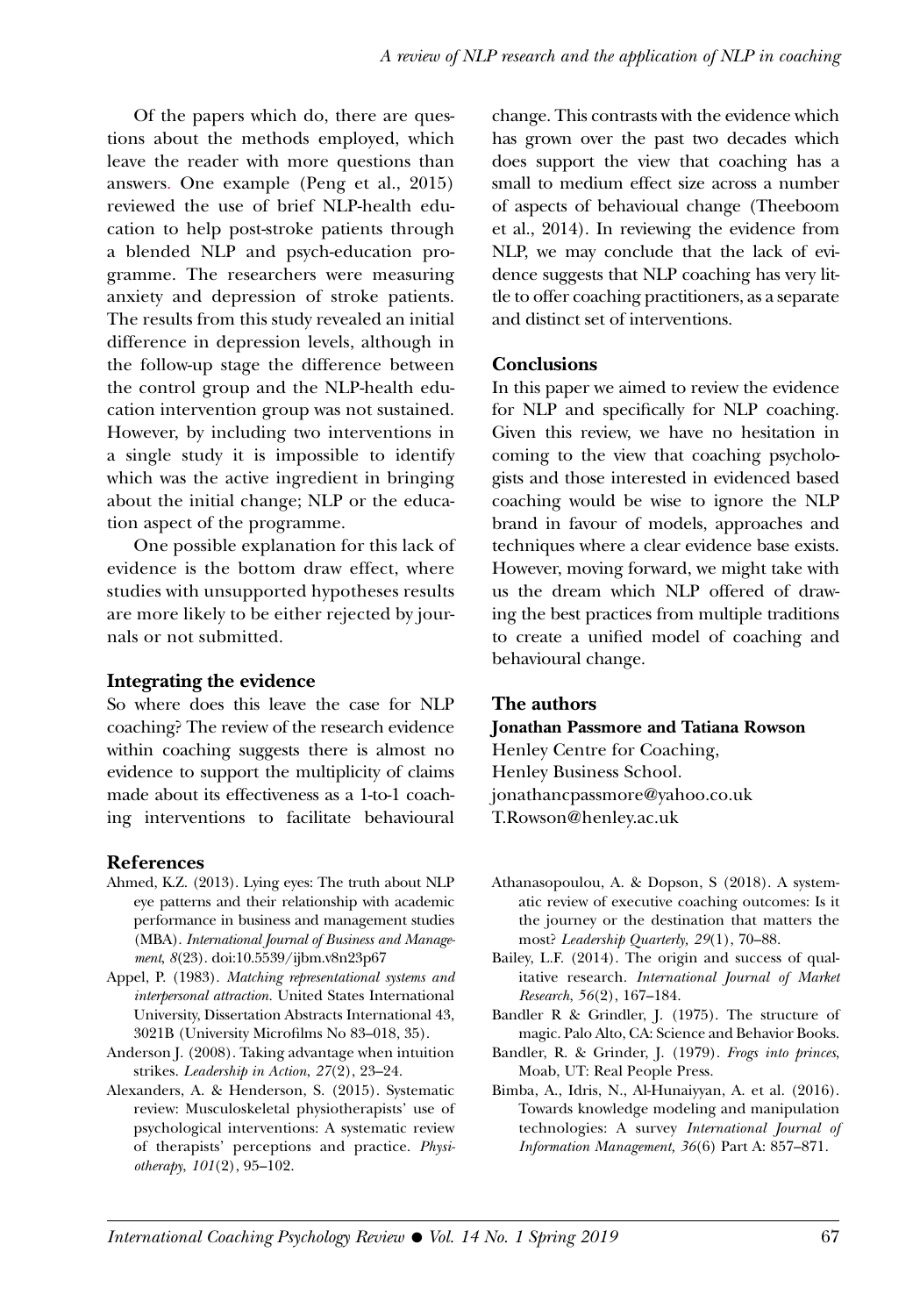- Blaskova, M., Blasko, R., Matuska, E. & Rosak-Szyrocka. (2015 ). Development of key competences of university teachers and managers. *Procedia – Social and Behavioural Sciences*, *182*, 187–196.
- Boussebaa, M. & Morgan, G. (2008). Managing talent across national borders: The challenges faced by an international retail group, *Critical Perspectives on International Business,* 4(1), 25–41, doi:10.1108/17422040810849749
- Boughattas, W., Missoum, G. & Moella, N. (2017). Development of the mental skills of high-level athletes. The Neuro-Linguistics Programming applied to the competitive practice of the judo. *Pratiques Psychologiques*, *23*(2), 153–165.
- Brockman, W. (1981). *Empathy revisited: The effect of representational system matching on certain counseling process and outcome variables.* (Doctoral dissertation, College of William and Mary). Dissertation Abstracts International, 41, 3421A: (University Microfilms No. 81–035, 91).
- Carey, J., Churches, R., Hutchinson, G. et al. (2009). (Foreword by John West Burnham.) *Neuro-linguistic programming and learning: Teacher case studies on the impact of NLP in education.* Reading: CfBT Education Trust. Retrieved 4 August 2018 from https://files.eric.ed.gov/fulltext/ED508368.pdf
- Cassidy-Rice, J. (2014). NLP promotes personal development and professional success: Process gives the edge to both companies and individuals. *Human Resource Management International Digest*, *22*(3), 38–41.
- Chuecos J.R. (2015). Actualizaciones: Programación neurolingüística: utilidad práctica para el profesional de atención primaria. *FMC. Formación médica continuada en atención primaria 22*(2), 62–68.
- Cody, S.G. (1983). The stability and impact of the primary representational system in Neurolinguistic Programming: A critical examination. (Doctoral dissertation, University of Connecticut). Dissertation Abstracts International, 44, 1232B: (University microfilms No. 83–191, 87).
- Dilts, R., Grinder, J., Bandler, R. & DeLozier, J. (1980). *Neurolinguisic programming : Volume 1.* CA: Meta Publishing.
- Einspruch, E.L. & Forman, B.D. (1985). Observations concerning research literature on Neurolinguistic Programming. *Journal of Counseling Psychology, 32*, 589–596.
- Ellickson, J. (1983). Representational systems and eye movements in an interview. *Journal of Counseling Psychology*, *30*, 339–345.
- Falzett, W. (1981). Matched versus unmatched primary representational systems and their relationship to perceived trustworthiness in a counselling analog. *Journal of Counseling Psychology*, *28*, 305–308.
- Fontannaz, S (2017). Book review: The collaborative leader, *International Journal of Evidence Based Coaching & Mentoring*, *15*(1), 208–209.
- Gray,. E., Ekinci, Y. & Goregaokar, H. (2011). Coaching SME managers: business development or personal therapy? A mixed methods study, *The International Journal of Human Resource Management*, *22*, 04, 863–882. doi: 10.1080/09585192.2011.555129
- Green, M. (1981). *Trust as affected by representational system predicates.* (Doctoral dissertation, Ball State University, 1979). Dissertation Abstracts International, 41, 3159B–3160B: (University Microfilms No. 81–046, 51).
- Grosu, E.F., Grosu, V.T., Preja, C.A. & Iuliana, B.B. (2014 ) Neuro-linguist programming based on the concept of modeling. *Procedia – Social and Behavioural Science*, *116*, 3693–3699.
- Grosu, E.F., Grosu, V.T., Popovici, S. & Dumitrescu, M. (2015). Neurolinguistic Programming and the Relationship between Attention and Anxiety in Alpine Skiing Juniors *Procedia – Social and Behavioural Science*, *191*, 1634–1638.
- Hammer, A. (1983). Matching perceptual predicates: Effect on perceived empathy in a counselling analog. *Journal of Counseling Psychology*, *30*, 172–179.
- Heap, M. (1988). Neurolinguistic programming: An interim verdict. In M. Heap (Ed.) *Hypnosis: Current Clinical, Experimental and Forensic Practices* (pp.268–280). London: Croom Helm.
- Hodgson, D. (2014). Patient and carer involvement in the radiotherapy curriculum: The impact on students' professional development. *Journal of Medical Imaging and Radiation Sciences*, *45*(4), 382–389.
- Hrop, S. (2004). Book review: Coaching across cultures. *Personnel Psychology*, *57*(1), 220–223.
- Huczynski, A.A. (1993). Explaining the succession of management fads. *International Journal of Human Resource Management*, *4(2),* 443–446.
- Jinks, D. & Dexter, J. (2012). What do you *really* want: An examination of the pursuit of goal setting in coaching. *International Journal of Evidenced Based Coaching and Mentoring*, *10*(2), 100–110.
- Joey, L. & Yazdanifard, R. (2015). Can neuro-linguistic programming (NLP) be used as a contemporary and effective skills for an exceptional manager in an organisation? *International Journal of Management, Accounting & Economics*, *2*(5), 457–466.
- Kay, D. (2013). Language and behavior a method to be used in a coaching process. *Poznan University of Economics Review*, *13*(3), 107–129.
- Korzybski, A. (1950). *Manhood of humanity*. New York: Institute of General Semantics.
- Knight, J. (2012). Deletion, distortion and data collection: The application of the Neuro-linguistic Progamming (NLP) meta-model in qualitative interviews. *Australasian Journal of Market & Social Research*, *20*(1), 15–21.
- Kudliskis, V. & Burden, R. (2009). Applying what works in psychology to enhance examination success in school: The potential contribution of NLP. *Thinking Skills and Creativity*, *4*(3) 170–177.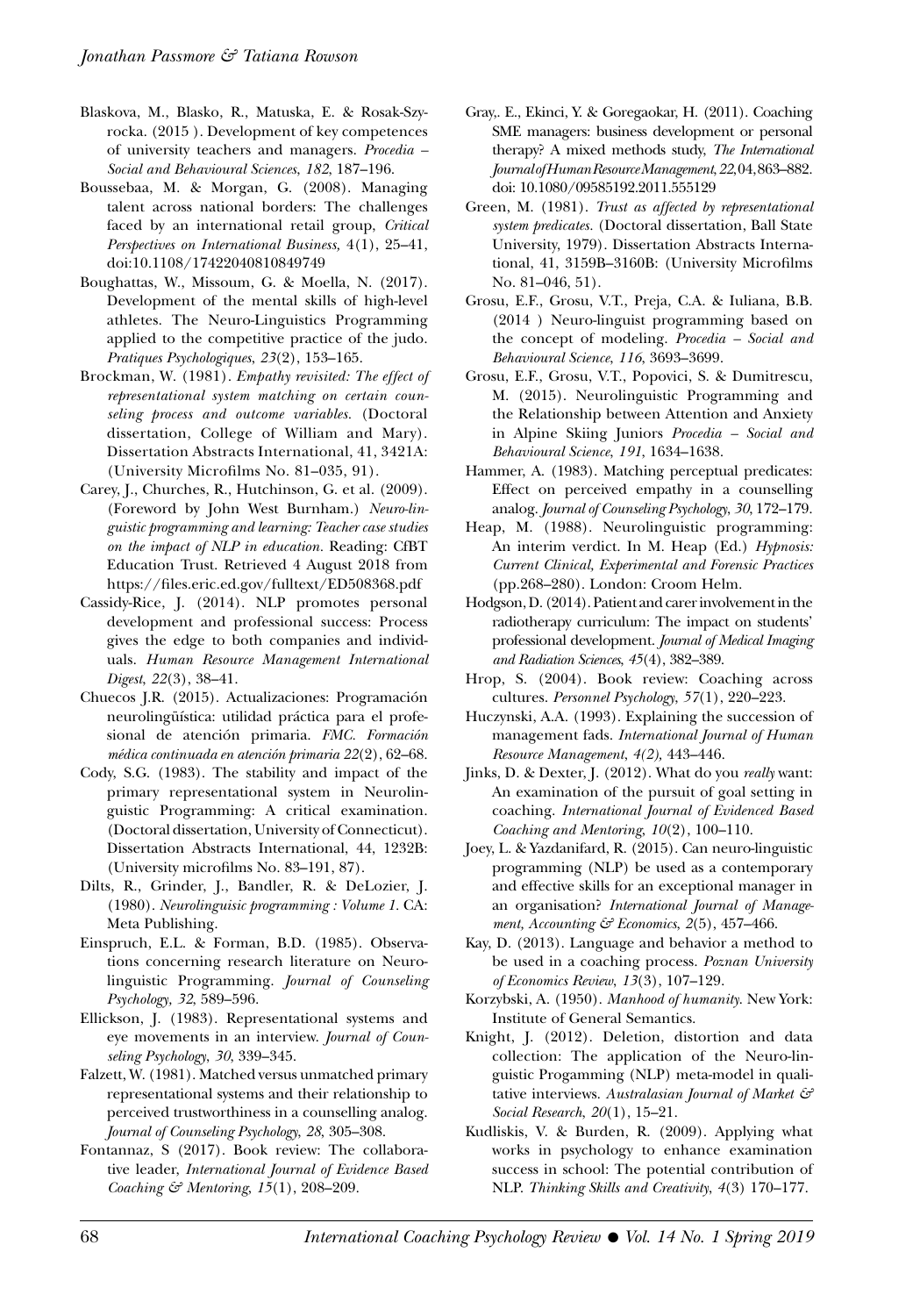- Laposi, E. & Dan, I.S. (2014). Introducere NLP. *Review of Management & Economic Engineering*, *13*(1), 135–142.
- Linder-Pelz, S. & Hall, M. (2008). Meta-coaching: A methodology grounded in psychological theory. *International Journal of Evidence Based Coaching and Mentoring*, *6*(1), 43–56.
- Losada, S.J.V. (2009). NLP and appreciative integration – creating synergies. *Debates IESA. 14*(1), p.13–15.
- Moliušytė, S & Kvedaravičius, J. (2012). Mokymosi Procecso Organizacijoje Tobulinimas Pasitelkiant Neurolingvistinio Programavimi Irankius. *Management Theory & Studies for Rural Business and Infrastructure Development*, *31*(2), 119–124.
- Moliušytė, S & Kvedaravičius, J. (2013). Organizaciju Va dybos Potencialo Didinimas Taikant Koucingo ir NLP Metodikas. *Management Theory and Studies for Rural Business and Infrastructure Development*, *35*(2), 256–254.
- Norcross, J.C & Koocher, G. (2006). Discredited psychological treatments and tests: A Delphi poll. *Professional Psychology Research and Practice*, *37*(5), 515–522 doi: 10.1037/0735–7028.37.5.515
- O'Conner, J. & Seymour, J. (1990). *Introducing NLP: Psychological skills for understanding and influencing people*. London: Thorson.
- Paxton, L. (1981). *Representational systems and client perception of the counselling relationship.* (Doctoral dissertation, Indiana University, 1980). Dissertation Abstracts International, 41, 3888A: (University Microfilms No. 81–059, 41).
- Peng, T. Yun, L., Weiquan, W. et al. (2015). The effect of a brief intervention for patients with ischemic stroke: A randomized controlled trial. *Journal of Stroke and Cerebrovascular Diseases*, *24*(8) 1793–1802.
- Ready, R. & Burton, K. (2015). *Neuro-linguistic programme for Dummies*. Chichester: Wiley and Son.
- Reeces, R. (1999). Satisfying values: Yours and theirs. A talk with Manny Elkman*. The Physician Executive*. November 18–21.
- Segers, J., Vloeberghs, D., Henderickx, E., and Inceoglu, *I.* (2011). Structuring and understanding the coaching industry: The Coaching Cube. *Academy of Management Learning & Education*, *10*(2), 204–221.
- Sharpley, C.F. (1984). Predicate matching in NLP: A review of research on the preferred representational system. *Journal of Counseling Psychology, 31*(2), 238–248. doi:10.1037/0022–0167.31.2.238
- Sharpley, C.F. (1987). Research findings on neurolinguistic programming: Non-supportive data or an untestable theory? *Journal of Counseling Psychology, 34*(2), 103–107.
- Shyamsunder, A., Anand, S., Punj, A., Shatdal, A. et al. (2011). Leadership development in organizations in India: The why and how of it. *The Journal for Decision Makers*, *36*(3), 61–118.
- Stockdale, S. (2013). Achieving high levels of performance as a training instructor by modelling motor sport driving instructors. *Industrial and Commercial Training*, *45*(6), 320–329.
- Sturt, J., Ali, S., Robertson, W. et al. (2012). Neurolingustic programming: A systematic review of the effects on health outcomes. *British Journal of General Practice*, November, e757-e674.
- Tee, S., Jowett, R.M. & Bechelet-Carter, C. (2009). Evaluation study to ascertain the impact of the clinical academic coaching role for enhancing student learning experience within a clinical masters education programme, *Nurse Education in Practice*, *9*(6), 377–382.
- Theeboom, T. Beersma, B. van & Vianen, A.E.M. (2014). Does coaching work? A meta-analysis on the effects of coaching on individual level outcomes in an organizational context, *Journal of Positive Psychology*, *9*(1),1–18.
- Titkos, C. (*2012).* The Kaisen principle of personality. *Perspectives of innovations, economics & business, 12*(3), 86–96.
- Tosey, P., Lawley, J. & Meese, R. (2014). Eliciting metaphor through clean language: An innovation in qualitative research. *British Journal of Management*, *25*(3), 629–646. doi: 10.1111/1467–8551.12042
- Tosey, P. & Mathison, J. (2010). Exploring inner landscapes through psychophenomenology: The contribution of neuro-linguistic programming to innovations in researching first person experience. *Qualitative Research in Organizations and Management: An International Journal*, *5*(1), 63–82.
- Turaga, R. (2016). Organizational models of effective communication. *The IUP Journal of Soft Skills*, 56–65.
- Vlok, A. (2012). A leadership competency profile for innovation leaders in a science-based research and innovation organization in South Africa. *Procedia – Social and Behavioural Science*, *41*, 209–226.
- Wiseman, R., Watt, C., ten Brinke, L. et al. (2012). The eyes don't have it: Lie detection and neuro-linguistic programming. *PLoS-One*. *7*(7), e40259-e40259
- Witkowski, T. (2010). Thirty-five years of research on neuro-linguistic programming. NLP Research Data Base. State of the Art or Pseudoscientific Decoration? *Polish Psychological Bulletin*, *41*(2), 58–66.
- Woodall, J. & Douglas, D. (1999). Ethical issues in contemporary human resource development, *Business Ethics: A European Review*, *8*(4), 249–261.
- Wruk, B. & Hebert, D. (2003). Are you putting your clients in a box? *Journal of Financial Planning*, March, 78–87.